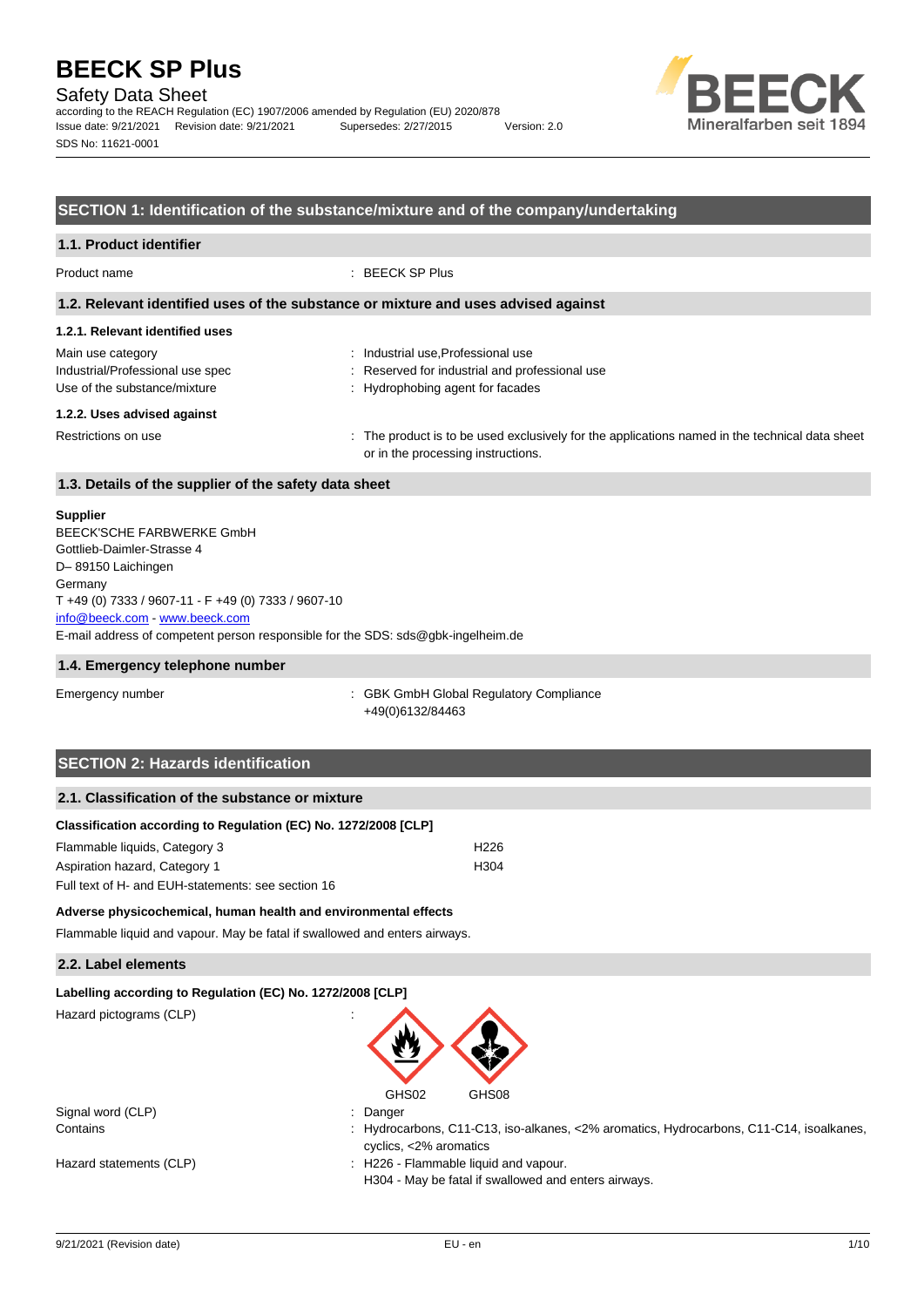# Safety Data Sheet

according to the REACH Regulation (EC) 1907/2006 amended by Regulation (EU) 2020/878 SDS No: 11621-0001



| Precautionary statements (CLP) | : P210 - Keep away from heat, hot surfaces, sparks, open flames and other ignition sources. |
|--------------------------------|---------------------------------------------------------------------------------------------|
|                                | No smoking.                                                                                 |
|                                | P280 - Wear protective clothing, eye protection, face protection, protective gloves.        |
|                                | P301+P310 - IF SWALLOWED: Immediately call a doctor, a POISON CENTER.                       |
|                                | P331 - Do NOT induce vomiting.                                                              |
|                                | P405 - Store locked up.                                                                     |
|                                | P501 - Dispose of contents and container to in accordance with local and national           |
|                                | regulations.                                                                                |
| EUH-statements                 | : EUH066 - Repeated exposure may cause skin dryness or cracking.                            |
| 2.3. Other hazards             |                                                                                             |
|                                |                                                                                             |

Other information **intervals and the contact with water or humidity formation of: methanol.** On contact with water or humidity formation of: methanol.

# **SECTION 3: Composition/information on ingredients**

### **3.1. Substances**

Not applicable

#### **3.2. Mixtures**

| <b>Name</b>                                                  | <b>Product identifier</b>                                                 | %              | <b>Classification according to</b><br><b>Regulation (EC) No. 1272/2008</b><br>[CLP] |
|--------------------------------------------------------------|---------------------------------------------------------------------------|----------------|-------------------------------------------------------------------------------------|
| Hydrocarbons, C11-C13, iso-alkanes, <2% aromatics            | CAS-No.: 246538-78-3<br>EC-No.: 920-901-0                                 | $\geq 25 - 65$ | Asp. Tox. 1, H304                                                                   |
| Hydrocarbons, C11-C14, isoalkanes, cyclics, <2%<br>aromatics | EC-No.: 927-285-2                                                         | $\geq 25 - 65$ | Asp. Tox. 1, H304<br>EUH066                                                         |
| Trimethoxypropylsilane                                       | CAS-No.: 1067-25-0<br>EC-No.: 213-926-7<br>REACH-no: 01-2119972314-<br>37 | $\ge 5 - < 10$ | Flam. Lig. 3, H226<br>Skin Irrit. 2. H315                                           |

Full text of H- and EUH-statements: see section 16

# **SECTION 4: First aid measures**

## **4.1. Description of first aid measures**

| First-aid measures general                                       | : Call a physician immediately.                                                 |
|------------------------------------------------------------------|---------------------------------------------------------------------------------|
| First-aid measures after inhalation                              | : Remove person to fresh air and keep comfortable for breathing.                |
| First-aid measures after skin contact                            | : Rinse skin with water/shower. Take off immediately all contaminated clothing. |
| First-aid measures after eye contact                             | : Rinse eyes with water as a precaution.                                        |
| First-aid measures after ingestion                               | : Do not induce vomiting. Call a physician immediately.                         |
| 4.2. Most important symptoms and effects, both acute and delayed |                                                                                 |
| Symptoms/effects after skin contact                              | : Repeated exposure may cause skin dryness or cracking.                         |
| Symptoms/effects after ingestion                                 | : Risk of lung oedema.                                                          |

#### **4.3. Indication of any immediate medical attention and special treatment needed**

Treat symptomatically.

| <b>SECTION 5: Firefighting measures</b> |  |
|-----------------------------------------|--|
| 5.1. Extinguishing media                |  |

Suitable extinguishing media  $\cdot$  Water spray. Dry powder. Foam. Carbon dioxide.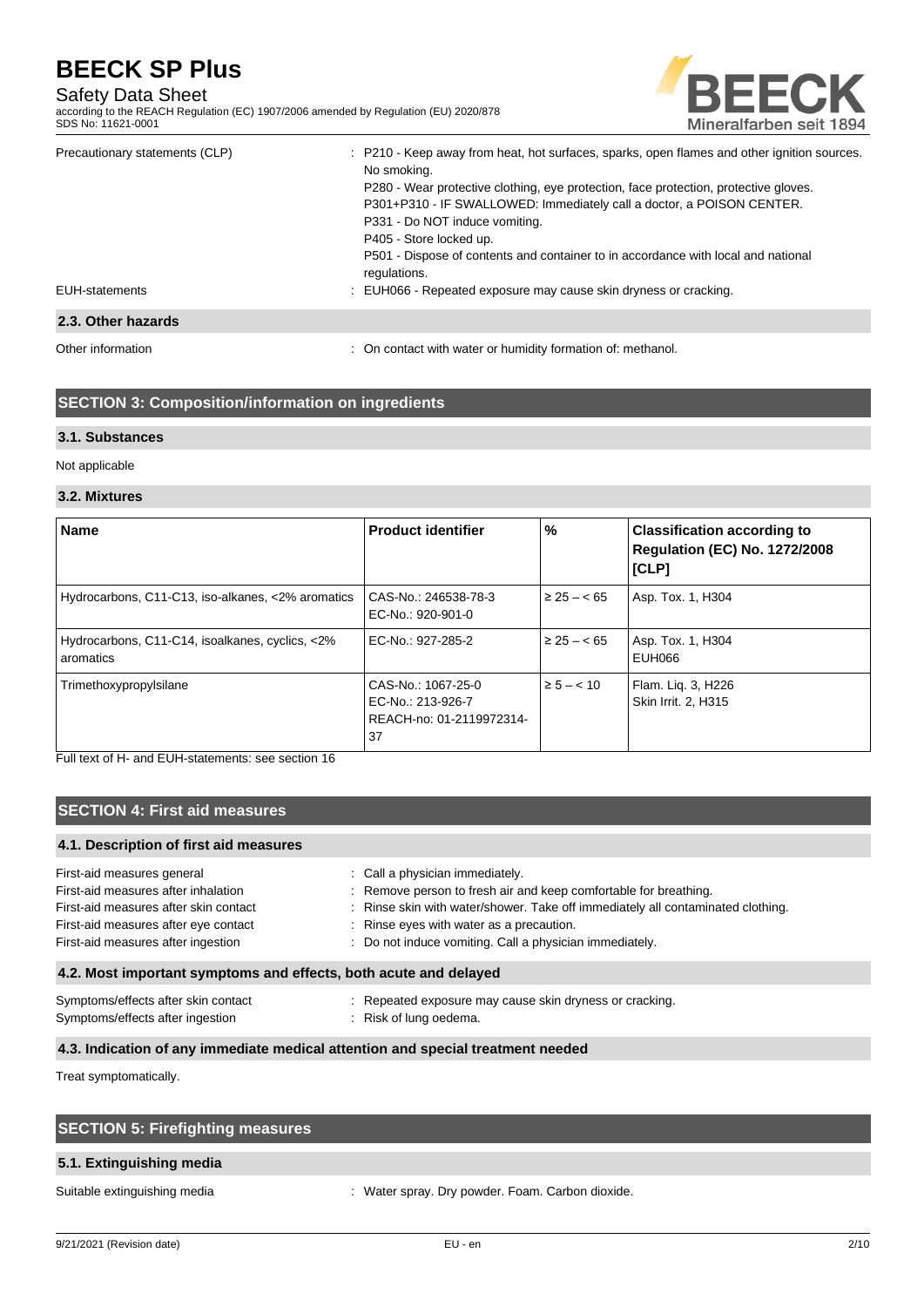## Safety Data Sheet

according to the REACH Regulation (EC) 1907/2006 amended by Regulation (EU) 2020/878 SDS No: 11621-0001



# **5.2. Special hazards arising from the substance or mixture** Fire hazard **in the set of the set of the set of the set of the set of the set of the set of the set of the set of the set of the set of the set of the set of the set of the set of the set of the set of the set of the set**

| Hazardous decomposition products in case of fire | : Toxic fumes may be released.                                                        |
|--------------------------------------------------|---------------------------------------------------------------------------------------|
| 5.3. Advice for firefighters                     |                                                                                       |
| Protection during firefighting                   | : Do not attempt to take action without suitable protective equipment. Self-contained |

breathing apparatus. Complete protective clothing.

# **SECTION 6: Accidental release measures**

| 6.1. Personal precautions, protective equipment and emergency procedures |                                                                                                                                                                |
|--------------------------------------------------------------------------|----------------------------------------------------------------------------------------------------------------------------------------------------------------|
| 6.1.1. For non-emergency personnel                                       |                                                                                                                                                                |
| Emergency procedures                                                     | : Ventilate spillage area. No open flames, no sparks, and no smoking.                                                                                          |
| 6.1.2. For emergency responders                                          |                                                                                                                                                                |
| Protective equipment                                                     | : Do not attempt to take action without suitable protective equipment. For further information<br>refer to section 8: "Exposure controls/personal protection". |
| 6.2. Environmental precautions                                           |                                                                                                                                                                |
| Avoid release to the environment.                                        |                                                                                                                                                                |
| 6.3. Methods and material for containment and cleaning up                |                                                                                                                                                                |

| Methods for cleaning up          | : Take up liquid spill into absorbent material. Notify authorities if product enters sewers or<br>public waters. |
|----------------------------------|------------------------------------------------------------------------------------------------------------------|
| Other information                | : Dispose of materials or solid residues at an authorized site.                                                  |
| 6.4. Reference to other sections |                                                                                                                  |

For further information refer to section 13.

| <b>SECTION 7: Handling and storage</b>                            |                                                                                                                                                                                                                                                                                                                                                                                                                                                                                                                 |
|-------------------------------------------------------------------|-----------------------------------------------------------------------------------------------------------------------------------------------------------------------------------------------------------------------------------------------------------------------------------------------------------------------------------------------------------------------------------------------------------------------------------------------------------------------------------------------------------------|
| 7.1. Precautions for safe handling                                |                                                                                                                                                                                                                                                                                                                                                                                                                                                                                                                 |
| Precautions for safe handling<br>Hygiene measures                 | : Ensure good ventilation of the work station. Keep away from heat, hot surfaces, sparks,<br>open flames and other ignition sources. No smoking. Ground/bond container and receiving<br>equipment. Use only non-sparking tools. Take precautionary measures against static<br>discharge. Flammable vapours may accumulate in the container. Use explosion-proof<br>equipment. Wear personal protective equipment.<br>: Do not eat, drink or smoke when using this product. Always wash hands after handling the |
|                                                                   | product.                                                                                                                                                                                                                                                                                                                                                                                                                                                                                                        |
| 7.2. Conditions for safe storage, including any incompatibilities |                                                                                                                                                                                                                                                                                                                                                                                                                                                                                                                 |
| Technical measures<br>Storage conditions<br>Storage temperature   | : Ground/bond container and receiving equipment.<br>: Store in a well-ventilated place. Keep cool. Keep container tightly closed. Store locked up.<br>: $5-25$ °C                                                                                                                                                                                                                                                                                                                                               |

## **7.3. Specific end use(s)**

See Section 1.

# **SECTION 8: Exposure controls/personal protection**

### **8.1. Control parameters**

### **8.1.1 National occupational exposure and biological limit values**

No additional information available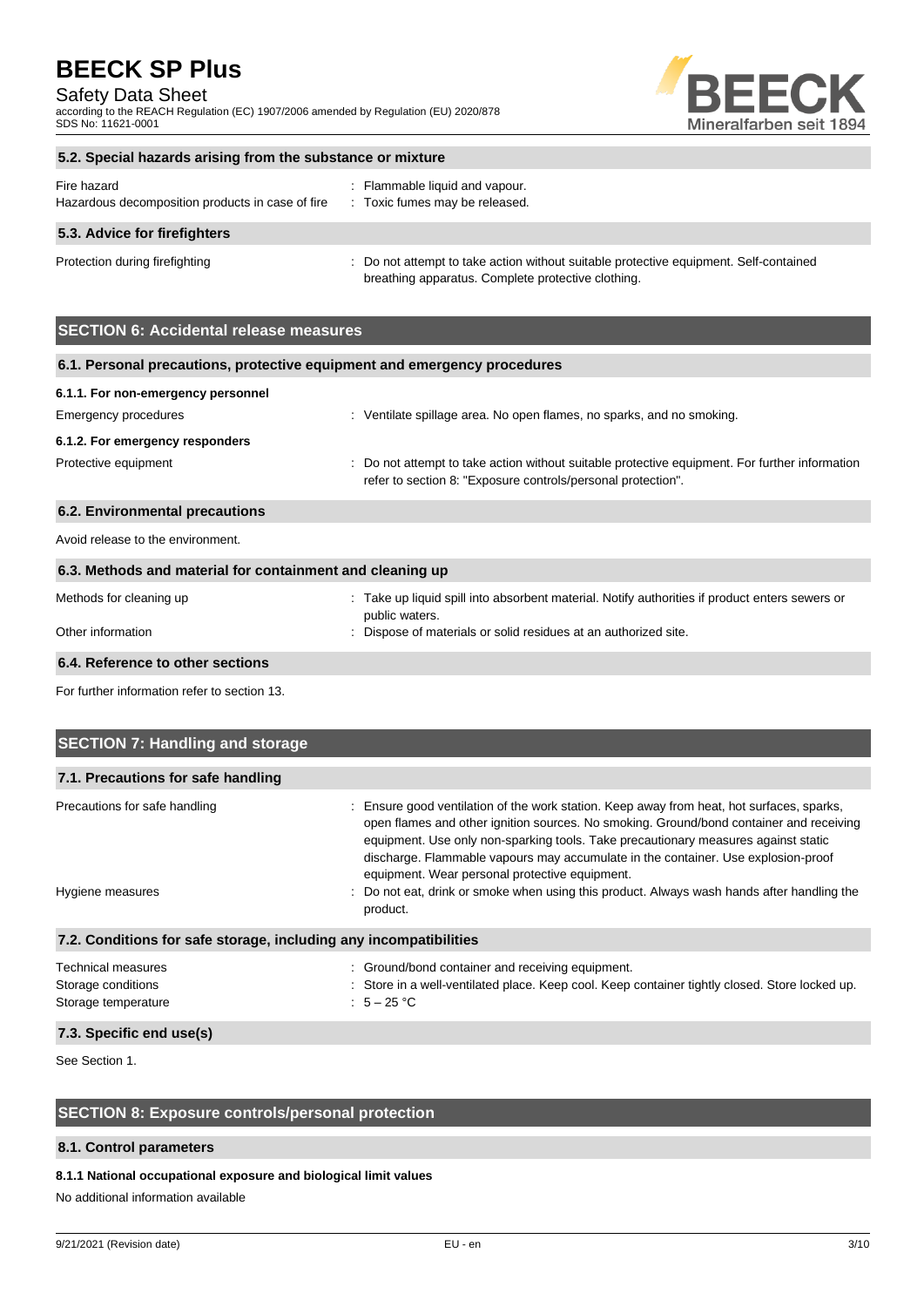# Safety Data Sheet

according to the REACH Regulation (EC) 1907/2006 amended by Regulation (EU) 2020/878 SDS No: 11621-0001

#### **8.1.2. Recommended monitoring procedures**

No additional information available

#### **8.1.3. Air contaminants formed**

No additional information available

### **8.1.4. DNEL and PNEC**

No additional information available

### **8.1.5. Control banding**

No additional information available

#### **8.2. Exposure controls**

#### **8.2.1. Appropriate engineering controls**

#### **Appropriate engineering controls:**

Ensure good ventilation of the work station.

#### **8.2.2. Personal protection equipment**

**Personal protective equipment symbol(s):**



#### **8.2.2.1. Eye and face protection**

**Eye protection:** Safety glasses

**8.2.2.2. Skin protection**

**Skin and body protection:** Wear suitable protective clothing

**Hand protection:** Protective gloves

#### **8.2.2.3. Respiratory protection**

**Respiratory protection:**

In case of insufficient ventilation, wear suitable respiratory equipment

#### **8.2.2.4. Thermal hazards**

No additional information available

#### **8.2.3. Environmental exposure controls**

#### **Environmental exposure controls:**

Avoid release to the environment.

## **SECTION 9: Physical and chemical properties**

#### **9.1. Information on basic physical and chemical properties**

| Physical state              | ÷. | Liquid         |
|-----------------------------|----|----------------|
| Colour                      |    | : Colourless.  |
| Odour                       |    | Mild.          |
| Odour threshold             |    | Not available  |
| Melting point               |    | Not available  |
| Freezing point              |    | Not available  |
| Boiling point               |    | Not available  |
| Flammability                |    | Not applicable |
| <b>Explosive limits</b>     |    | Not available  |
| Lower explosive limit (LEL) |    | Not available  |

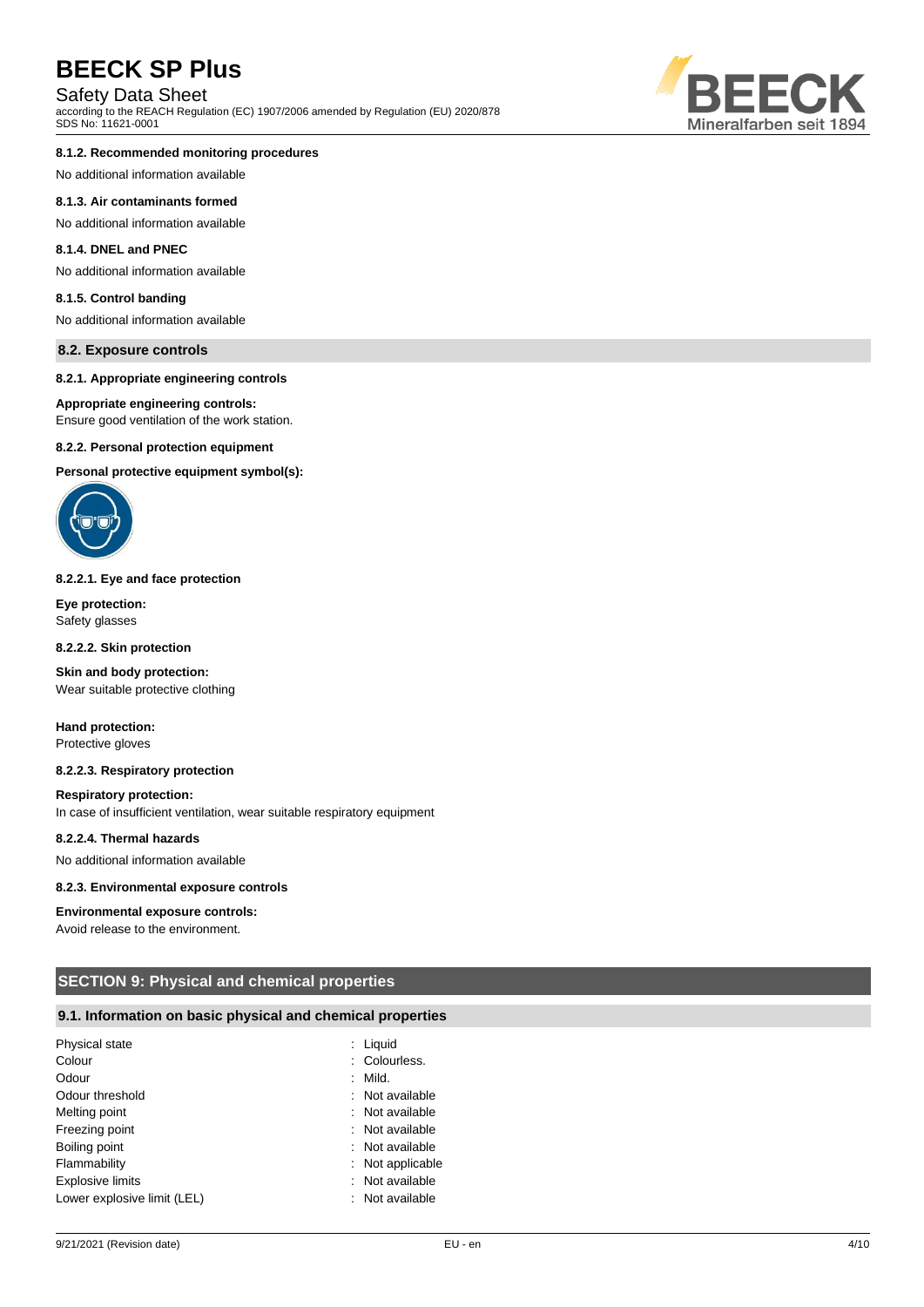# Safety Data Sheet

according to the REACH Regulation (EC) 1907/2006 amended by Regulation (EU) 2020/878 SDS No: 11621-0001



| Upper explosive limit (UEL)<br>Flash point<br>Auto-ignition temperature<br>Decomposition temperature<br>рH<br>Viscosity, kinematic<br>Viscosity, dynamic<br>Solubility<br>Partition coefficient n-octanol/water (Log Kow)<br>Vapour pressure<br>Vapour pressure at 50 °C<br>Density | Not available<br>: 50 °C<br>Not available<br>Not available<br>Not specifically applicable<br>Not available<br>$< 500$ mPa $\cdot$ s ISO 2555<br>insoluble in water.<br>Not available<br>Not available<br>: Not available<br>$0.79$ g/cm <sup>3</sup> |
|-------------------------------------------------------------------------------------------------------------------------------------------------------------------------------------------------------------------------------------------------------------------------------------|------------------------------------------------------------------------------------------------------------------------------------------------------------------------------------------------------------------------------------------------------|
| Relative vapour density at 20 °C<br>Particle size<br>Particle size distribution<br>Particle shape<br>Particle aspect ratio<br>Particle aggregation state<br>Particle agglomeration state<br>Particle specific surface area<br>Particle dustiness                                    | Not available<br>Not applicable<br>Not applicable<br>Not applicable<br>Not applicable<br>Not applicable<br>Not applicable<br>Not applicable<br>Not applicable                                                                                        |

### **9.2. Other information**

## **9.2.1. Information with regard to physical hazard classes**

No additional information available

#### **9.2.2. Other safety characteristics**

Other properties : On contact with water:Release of: methanol.

## **SECTION 10: Stability and reactivity**

### **10.1. Reactivity**

Flammable liquid and vapour. Hydrolyses in presence of: Water. Release of: methanol.

### **10.2. Chemical stability**

Stable under normal conditions.

### **10.3. Possibility of hazardous reactions**

No dangerous reactions known under normal conditions of use.

#### **10.4. Conditions to avoid**

Avoid contact with hot surfaces. Heat. No flames, no sparks. Eliminate all sources of ignition. Protect from atmospheric moisture and water.

## **10.5. Incompatible materials**

Strong oxidizing agent. Strong acids. Water.

## **10.6. Hazardous decomposition products**

Under normal conditions of storage and use, hazardous decomposition products should not be produced. Methanol.

# **SECTION 11: Toxicological information**

# **11.1. Information on hazard classes as defined in Regulation (EC) No 1272/2008**

| Acute toxicity (oral)       |  |
|-----------------------------|--|
| Acute toxicity (dermal)     |  |
| Acute toxicity (inhalation) |  |

: Not classified : Not classified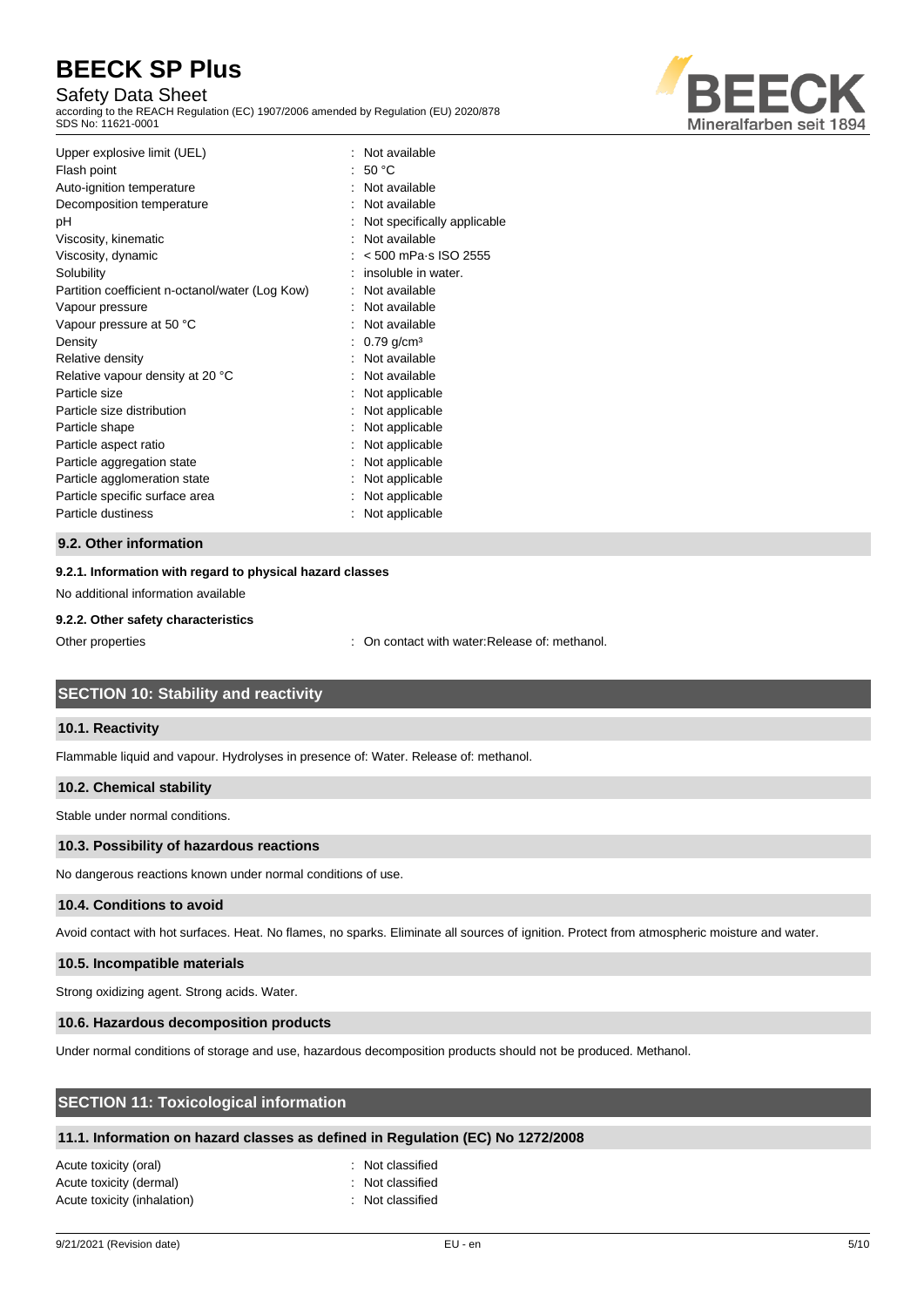# Safety Data Sheet

according to the REACH Regulation (EC) 1907/2006 amended by Regulation (EU) 2020/878 SDS No: 11621-0001



| Skin corrosion/irritation         | : Not classified                                |
|-----------------------------------|-------------------------------------------------|
|                                   | pH: Not specifically applicable                 |
| Serious eye damage/irritation     | : Not classified                                |
|                                   | pH: Not specifically applicable                 |
| Respiratory or skin sensitisation | : Not classified                                |
| Germ cell mutagenicity            | : Not classified                                |
| Carcinogenicity                   | : Not classified                                |
| Reproductive toxicity             | : Not classified                                |
| STOT-single exposure              | : Not classified                                |
| STOT-repeated exposure            | : Not classified                                |
| Aspiration hazard                 | : May be fatal if swallowed and enters airways. |
|                                   |                                                 |

## **11.2. Information on other hazards**

No additional information available

| <b>SECTION 12: Ecological information</b>                    |                                                                                                                            |
|--------------------------------------------------------------|----------------------------------------------------------------------------------------------------------------------------|
| 12.1. Toxicity                                               |                                                                                                                            |
| Ecology - general                                            | : The product is not considered harmful to aquatic organisms nor to cause long-term adverse<br>effects in the environment. |
| Hazardous to the aquatic environment, short-term<br>(acute)  | : Not classified                                                                                                           |
| Hazardous to the aquatic environment, long-term<br>(chronic) | : Not classified                                                                                                           |
| 12.2. Persistence and degradability                          |                                                                                                                            |
| No additional information available                          |                                                                                                                            |
| 12.3. Bioaccumulative potential                              |                                                                                                                            |
| No additional information available                          |                                                                                                                            |
| 12.4. Mobility in soil                                       |                                                                                                                            |
| No additional information available                          |                                                                                                                            |
| 12.5. Results of PBT and vPvB assessment                     |                                                                                                                            |
| No additional information available                          |                                                                                                                            |
| 12.6. Endocrine disrupting properties                        |                                                                                                                            |
| No additional information available                          |                                                                                                                            |
| 12.7. Other adverse effects                                  |                                                                                                                            |
| No additional information available                          |                                                                                                                            |

| <b>SECTION 13: Disposal considerations</b>                                             |                                                                                                                                                                                                                                                                         |
|----------------------------------------------------------------------------------------|-------------------------------------------------------------------------------------------------------------------------------------------------------------------------------------------------------------------------------------------------------------------------|
| 13.1. Waste treatment methods                                                          |                                                                                                                                                                                                                                                                         |
| Waste treatment methods<br>Additional information<br>European List of Waste (LoW) code | : Dispose of contents/container in accordance with licensed collector's sorting instructions.<br>: Flammable vapours may accumulate in the container.<br>: 08 01 11 <sup>*</sup> - waste paint and varnish containing organic solvents or other dangerous<br>substances |

# **SECTION 14: Transport information**

In accordance with ADR / IMDG / IATA / ADN / RID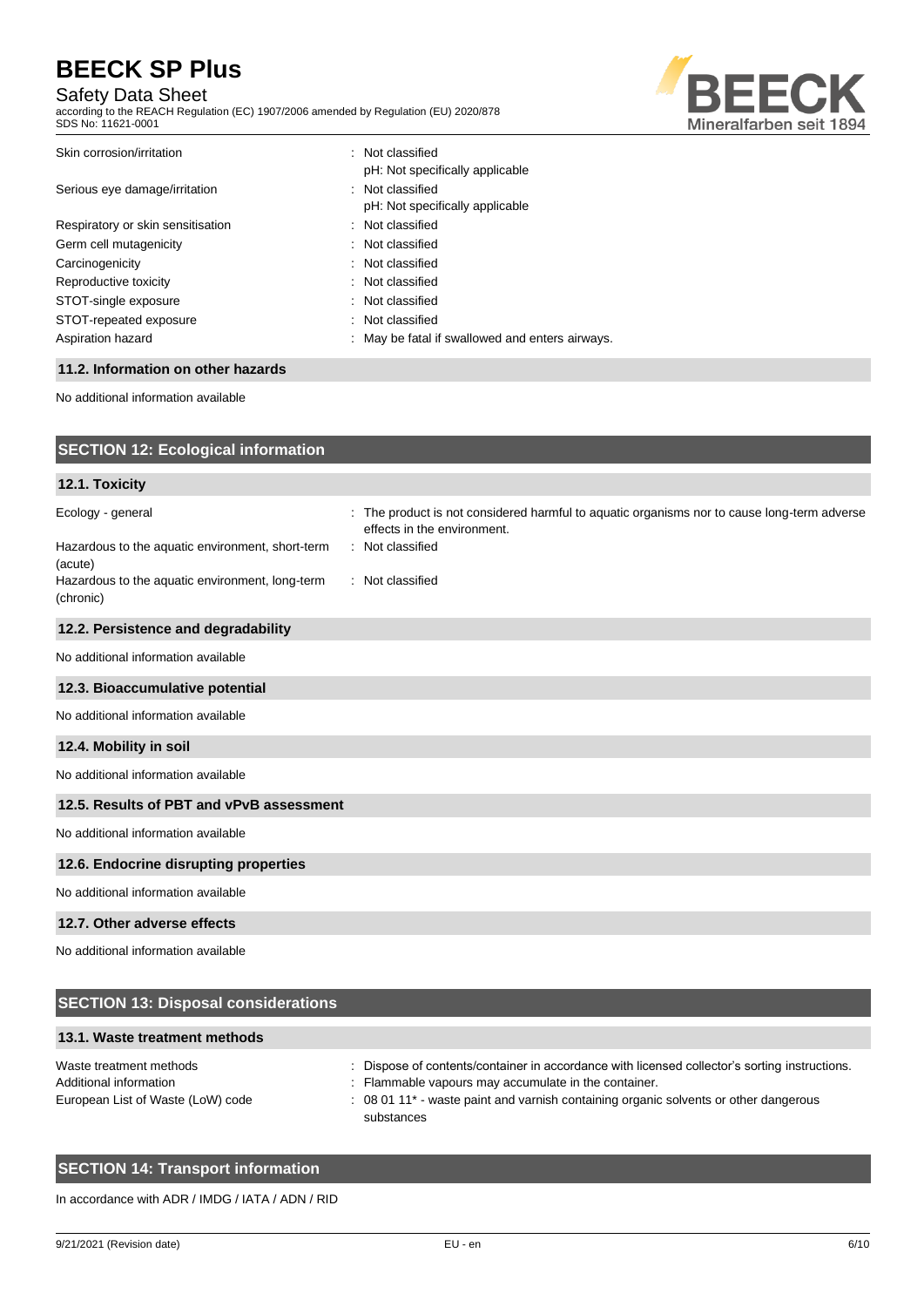# Safety Data Sheet

according to the REACH Regulation (EC) 1907/2006 amended by Regulation (EU) 2020/878 SDS No: 11621-0001



| <b>ADR</b>                                                                                                                                                                                                                                            | <b>IMDG</b>                                                                           | <b>IATA</b>                                                                         | <b>ADN</b>                                                                            | <b>RID</b>                                                                            |  |
|-------------------------------------------------------------------------------------------------------------------------------------------------------------------------------------------------------------------------------------------------------|---------------------------------------------------------------------------------------|-------------------------------------------------------------------------------------|---------------------------------------------------------------------------------------|---------------------------------------------------------------------------------------|--|
| 14.1. UN number or ID number                                                                                                                                                                                                                          |                                                                                       |                                                                                     |                                                                                       |                                                                                       |  |
| <b>UN 1993</b>                                                                                                                                                                                                                                        | <b>UN 1993</b>                                                                        | <b>UN 1993</b>                                                                      | <b>UN 1993</b>                                                                        | <b>UN 1993</b>                                                                        |  |
| 14.2. UN proper shipping name                                                                                                                                                                                                                         |                                                                                       |                                                                                     |                                                                                       |                                                                                       |  |
| FLAMMABLE LIQUID,<br>FLAMMABLE LIQUID,<br>Flammable liquid, n.o.s.<br>FLAMMABLE LIQUID,<br>N.O.S. (CONTAINS:<br>N.O.S. (CONTAINS:<br>(CONTAINS:<br>N.O.S. (CONTAINS:<br>Trimethoxypropylsilane)<br>Trimethoxypropylsilane)<br>Trimethoxypropylsilane) |                                                                                       | Trimethoxypropylsilane)                                                             | FLAMMABLE LIQUID,<br>N.O.S. (CONTAINS:<br>Trimethoxypropylsilane)                     |                                                                                       |  |
| <b>Transport document description</b>                                                                                                                                                                                                                 |                                                                                       |                                                                                     |                                                                                       |                                                                                       |  |
| UN 1993 FLAMMABLE<br>LIQUID, N.O.S.<br>(CONTAINS:<br>Trimethoxypropylsilane), 3,<br>III, (D/E)                                                                                                                                                        | UN 1993 FLAMMABLE<br>LIQUID, N.O.S.<br>(CONTAINS:<br>Trimethoxypropylsilane), 3,<br>Ш | UN 1993 Flammable liquid,<br>n.o.s. (CONTAINS :<br>Trimethoxypropylsilane), 3,<br>Ш | UN 1993 FLAMMABLE<br>LIQUID, N.O.S.<br>(CONTAINS:<br>Trimethoxypropylsilane), 3,<br>Ш | UN 1993 FLAMMABLE<br>LIQUID, N.O.S.<br>(CONTAINS:<br>Trimethoxypropylsilane), 3,<br>Ш |  |
| 14.3. Transport hazard class(es)                                                                                                                                                                                                                      |                                                                                       |                                                                                     |                                                                                       |                                                                                       |  |
| 3                                                                                                                                                                                                                                                     | 3                                                                                     | 3                                                                                   | 3                                                                                     | 3                                                                                     |  |
|                                                                                                                                                                                                                                                       |                                                                                       |                                                                                     |                                                                                       |                                                                                       |  |
| 14.4. Packing group                                                                                                                                                                                                                                   |                                                                                       |                                                                                     |                                                                                       |                                                                                       |  |
| III                                                                                                                                                                                                                                                   | III                                                                                   | III                                                                                 | Ш                                                                                     | III                                                                                   |  |
| 14.5. Environmental hazards                                                                                                                                                                                                                           |                                                                                       |                                                                                     |                                                                                       |                                                                                       |  |
| Dangerous for the<br>environment: No                                                                                                                                                                                                                  | Dangerous for the<br>environment: No<br>Marine pollutant: No                          | Dangerous for the<br>environment: No                                                | Dangerous for the<br>environment: No                                                  | Dangerous for the<br>environment: No                                                  |  |
| No supplementary information available                                                                                                                                                                                                                |                                                                                       |                                                                                     |                                                                                       |                                                                                       |  |

## **14.6. Special precautions for user**

## **Overland transport**

| Classification code (ADR)                 | F1                      |
|-------------------------------------------|-------------------------|
| Special provisions (ADR)                  | 274, 601                |
| Limited quantities (ADR)                  | 5 <sub>l</sub>          |
| Excepted quantities (ADR)                 | E1<br>÷.                |
| Packing instructions (ADR)                | P001, IBC03, LP01, R001 |
| Mixed packing provisions (ADR)            | MP19                    |
| Transport category (ADR)                  | 3                       |
| Hazard identification number (Kemler No.) | 30                      |
| Orange plates                             | 30                      |
| Tunnel restriction code (ADR)             | D/E<br>t.               |
| <b>Transport by sea</b>                   |                         |
| Special provisions (IMDG)                 | : 223, 274, 955         |
| Limited quantities (IMDG)                 | : 5 L                   |
| Excepted quantities (IMDG)                | : E1                    |
| Packing instructions (IMDG)               | LP01, P001              |
| IBC packing instructions (IMDG)           | IBC03                   |
| Tank instructions (IMDG)                  | T <sub>4</sub>          |
| Tank special provisions (IMDG)            | <b>TP1, TP29</b>        |
| EmS-No. (Fire)                            | F-E                     |
|                                           |                         |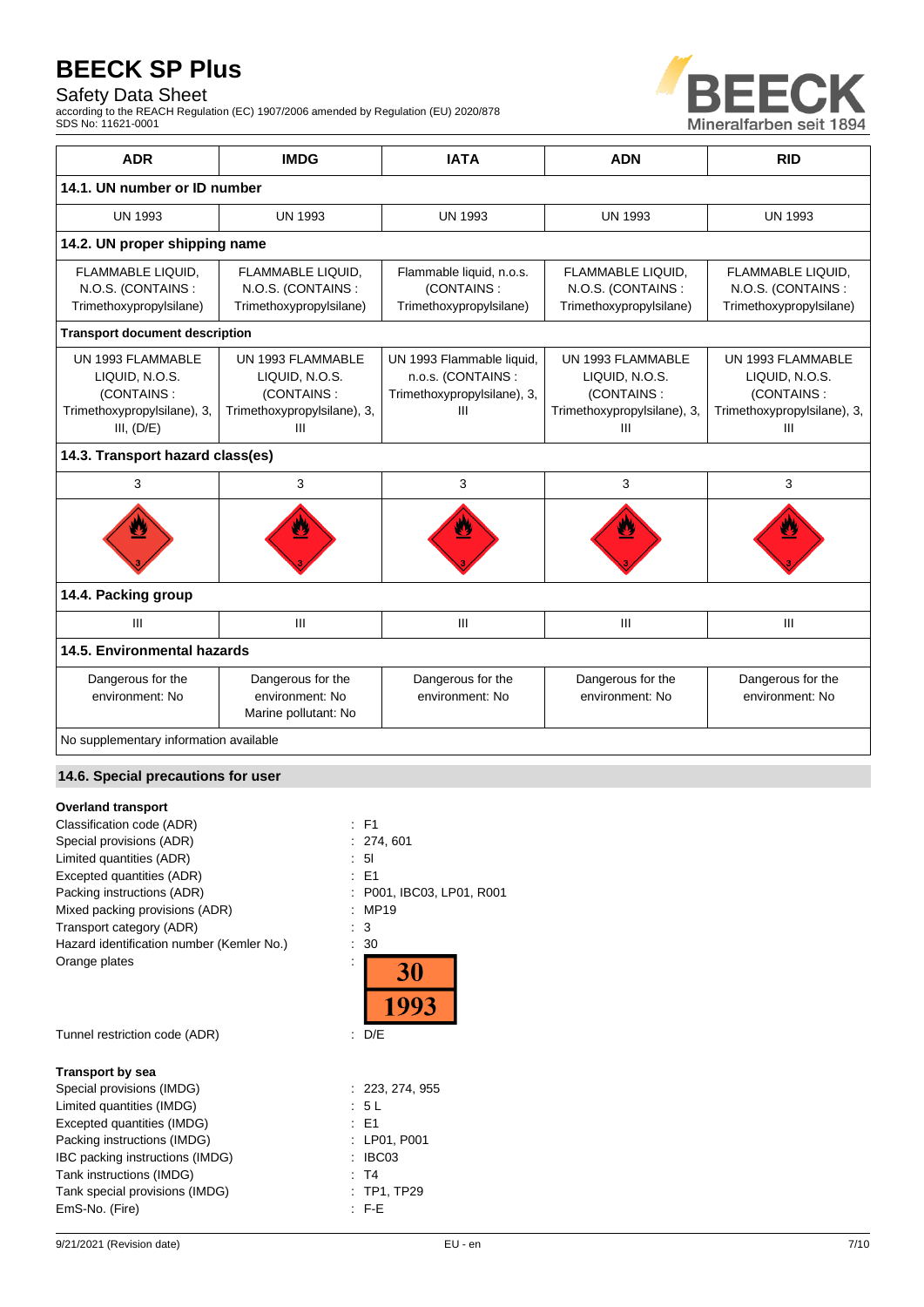## Safety Data Sheet

according to the REACH Regulation (EC) 1907/2006 amended by Regulation (EU) 2020/878 SDS No: 11621-0001



| EmS-No. (Spillage)                           |                      | : S-E                     |
|----------------------------------------------|----------------------|---------------------------|
| Stowage category (IMDG)                      |                      | : A                       |
| Air transport                                |                      |                           |
| PCA Excepted quantities (IATA)               |                      | E <sub>1</sub>            |
| PCA Limited quantities (IATA)                |                      | : Y344                    |
| PCA limited quantity max net quantity (IATA) |                      | 10L                       |
| PCA packing instructions (IATA)              |                      | 355                       |
| PCA max net quantity (IATA)                  |                      | 60L                       |
| CAO packing instructions (IATA)              |                      | 366                       |
| CAO max net quantity (IATA)                  |                      | 220L                      |
| Special provisions (IATA)                    |                      | : A3                      |
| ERG code (IATA)                              |                      | : 3L                      |
| Inland waterway transport                    |                      |                           |
| Classification code (ADN)                    | $\ddot{\phantom{a}}$ | <b>F1</b>                 |
| Special provisions (ADN)                     |                      | : 274, 601                |
| Limited quantities (ADN)                     |                      | : 5L                      |
| Excepted quantities (ADN)                    |                      | $E = 51$                  |
| Carriage permitted (ADN)                     |                      | : T                       |
| Equipment required (ADN)                     |                      | $:$ PP, EX, A             |
| Ventilation (ADN)                            |                      | : VE01                    |
| Number of blue cones/lights (ADN)            | t                    | 0                         |
| <b>Rail transport</b>                        |                      |                           |
| Classification code (RID)                    |                      | $:$ F1                    |
| Special provisions (RID)                     |                      | : 274, 601                |
| Limited quantities (RID)                     |                      | 5L                        |
| Excepted quantities (RID)                    |                      | $\pm$ E1                  |
| Packing instructions (RID)                   |                      | : P001, IBC03, LP01, R001 |
| Transport category (RID)                     |                      | 3                         |
| Hazard identification number (RID)           | ÷                    | 30                        |

### **14.7. Maritime transport in bulk according to IMO instruments**

Not applicable

# **SECTION 15: Regulatory information**

### **15.1. Safety, health and environmental regulations/legislation specific for the substance or mixture**

### **15.1.1. EU-Regulations**

Contains no REACH substances with Annex XVII restrictions

Contains no substance on the REACH candidate list  $\geq 0.1$  % / SCL

Contains no REACH Annex XIV substances

Contains no substance subject to Regulation (EU) No 649/2012 of the European Parliament and of the Council of 4 July 2012 concerning the export and import of hazardous chemicals.

Contains no substance subject to Regulation (EU) No 2019/1021 of the European Parliament and of the Council of 20 June 2019 on persistent organic pollutants

Contains no substance subject to Regulation (EU) 2019/1148 of the European Parliament and of the Council of 20 June 2019 on the marketing and use of explosives precursors.

#### **15.1.2. National regulations**

No additional information available

### **15.2. Chemical safety assessment**

No chemical safety assessment has been carried out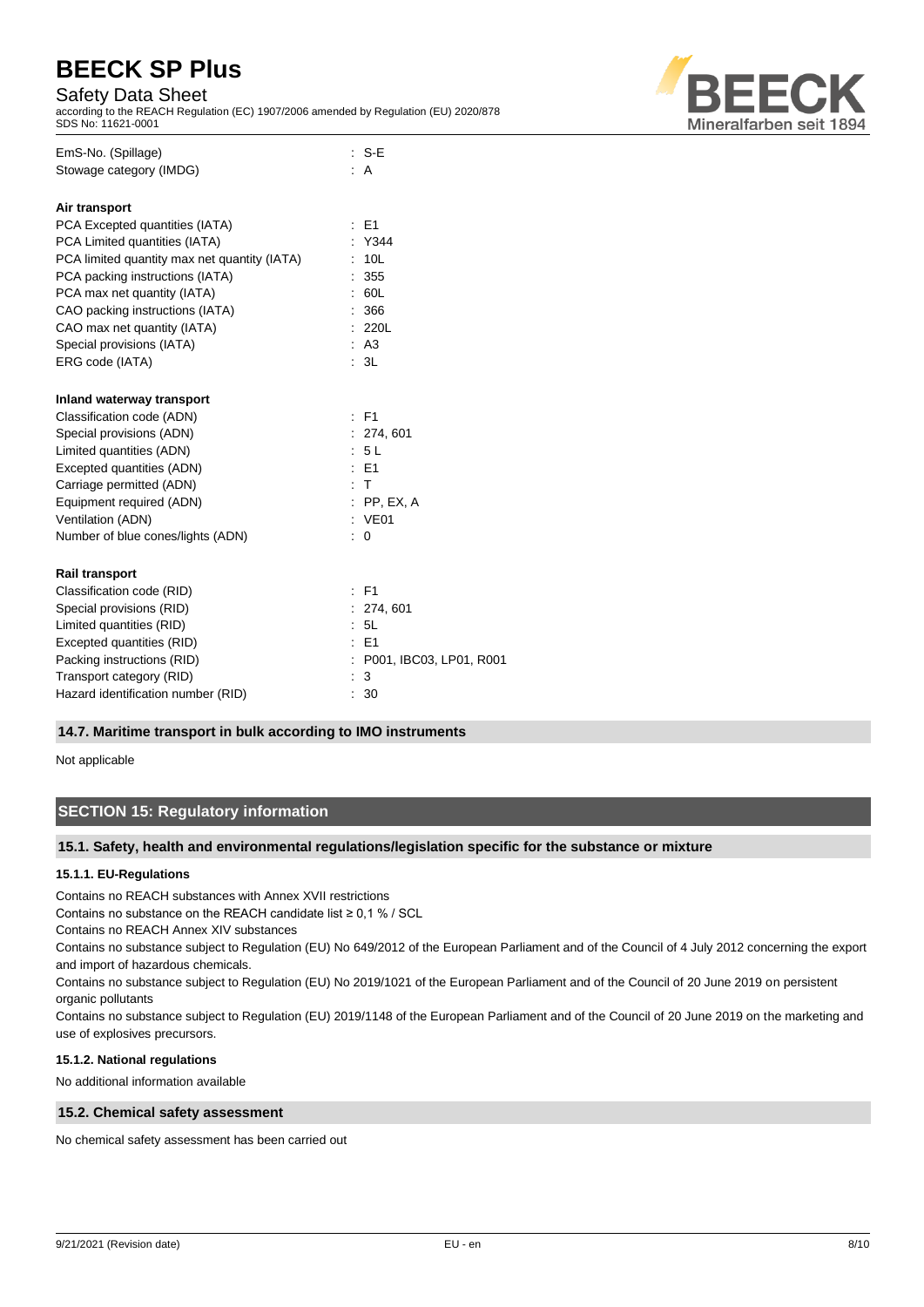# Safety Data Sheet

according to the REACH Regulation (EC) 1907/2006 amended by Regulation (EU) 2020/878 SDS No: 11621-0001



# **SECTION 16: Other information**

| Abbreviations and acronyms: |                                                                                                 |
|-----------------------------|-------------------------------------------------------------------------------------------------|
| <b>ADN</b>                  | European Agreement concerning the International Carriage of Dangerous Goods by Inland Waterways |
| <b>ADR</b>                  | European Agreement concerning the International Carriage of Dangerous Goods by Road             |
| <b>ATE</b>                  | <b>Acute Toxicity Estimate</b>                                                                  |
| <b>BCF</b>                  | <b>Bioconcentration factor</b>                                                                  |
| <b>BLV</b>                  | Biological limit value                                                                          |
| <b>BOD</b>                  | Biochemical oxygen demand (BOD)                                                                 |
| COD                         | Chemical oxygen demand (COD)                                                                    |
| <b>DMEL</b>                 | Derived Minimal Effect level                                                                    |
| <b>DNEL</b>                 | Derived-No Effect Level                                                                         |
| EC-No.                      | European Community number                                                                       |
| <b>EC50</b>                 | Median effective concentration                                                                  |
| EN                          | European Standard                                                                               |
| <b>IARC</b>                 | International Agency for Research on Cancer                                                     |
| <b>IATA</b>                 | International Air Transport Association                                                         |
| <b>IMDG</b>                 | International Maritime Dangerous Goods                                                          |
| <b>LC50</b>                 | Median lethal concentration                                                                     |
| LD50                        | Median lethal dose                                                                              |
| LOAEL                       | Lowest Observed Adverse Effect Level                                                            |
| <b>NOAEC</b>                | No-Observed Adverse Effect Concentration                                                        |
| <b>NOAEL</b>                | No-Observed Adverse Effect Level                                                                |
| <b>NOEC</b>                 | No-Observed Effect Concentration                                                                |
| OECD                        | Organisation for Economic Co-operation and Development                                          |
| <b>OEL</b>                  | Occupational Exposure Limit                                                                     |
| PBT                         | Persistent Bioaccumulative Toxic                                                                |
| PNEC                        | <b>Predicted No-Effect Concentration</b>                                                        |
| <b>RID</b>                  | Regulations concerning the International Carriage of Dangerous Goods by Rail                    |
| SDS                         | Safety Data Sheet                                                                               |
| <b>STP</b>                  | Sewage treatment plant                                                                          |
| ThOD                        | Theoretical oxygen demand (ThOD)                                                                |
| <b>TLM</b>                  | Median Tolerance Limit                                                                          |
| <b>VOC</b>                  | Volatile Organic Compounds                                                                      |
| CAS-No.                     | Chemical Abstract Service number                                                                |
| N.O.S.                      | Not Otherwise Specified                                                                         |
| vPvB                        | Very Persistent and Very Bioaccumulative                                                        |
| ED                          | Endocrine disrupting properties                                                                 |
| <b>DOT</b>                  | Department of Transport                                                                         |
| <b>TDG</b>                  | <b>Transportation of Dangerous Goods</b>                                                        |
|                             |                                                                                                 |